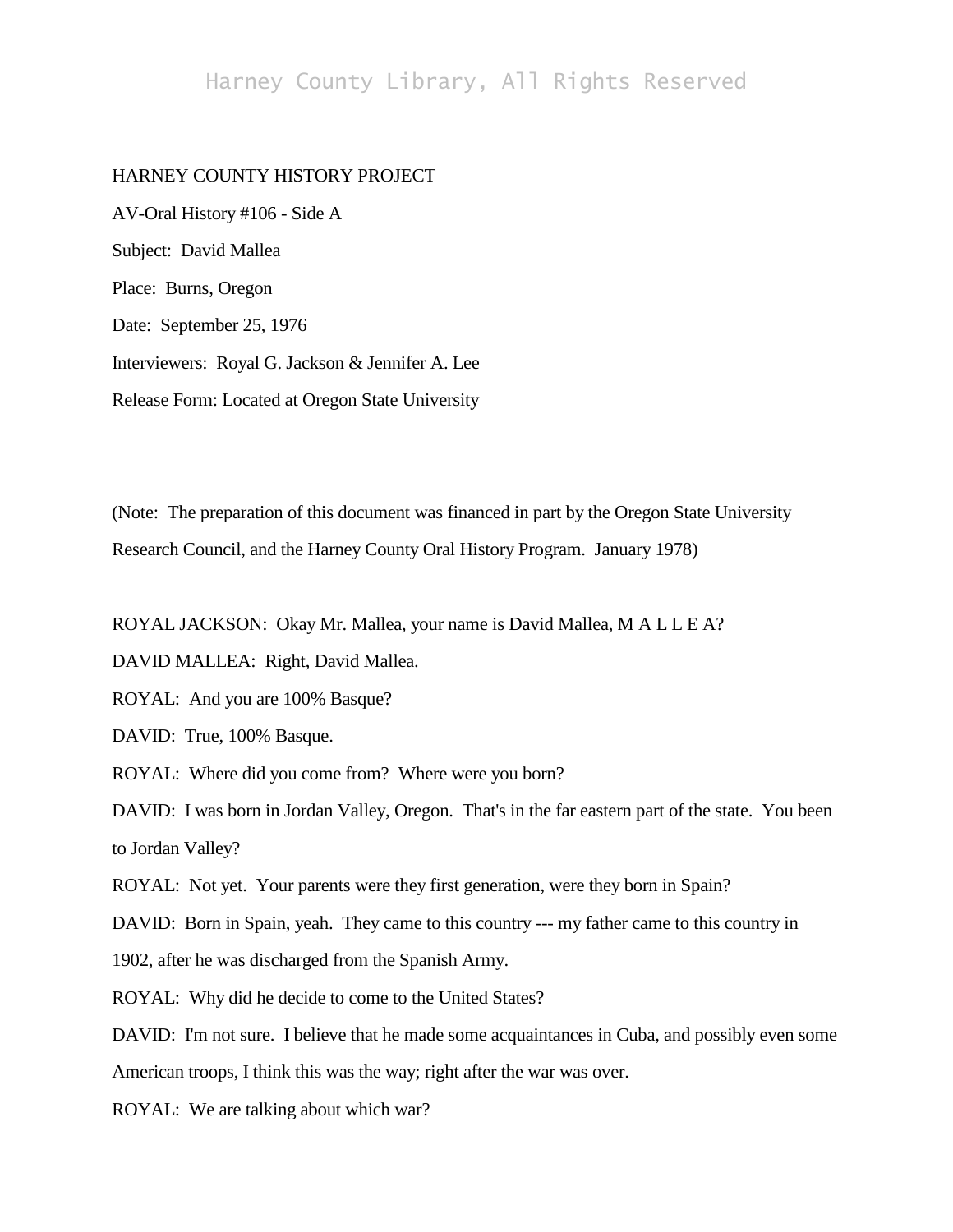DAVID: The Spanish-American War.

ROYAL: 1898? He fought in that war?

DAVID: Yes, he fought for Spain.

ROYAL: Uh huh.

DAVID: Of course, I evened it up; I fought for the United States in the Second World War.

ROYAL: That's good. What are your recollections of his time during that war? Was he in Cuba?

DAVID: He was in the Spanish Calvary in Cuba. And I don't remember too much about it. I do remember him mentioning that he picked up a good rifle, the 30-40 Craig, U. S. Army rifle, much better than the Spanish rifle. Things weren't too good in Spain. If you were in the military, you were okay, but other people were in sad straits.

ROYAL: Economic conditions were pretty poor?

DAVID: Yeah, pretty bad. And the Basques were kind of under thumb, you know, the Spanish rule was quite strict. So, he wanted to leave. He applied for a, not a visa --- what's the word I'm looking for? Anyway, he applied for a chance to come over.

ROYAL: Immigrate?

DAVID: Immigration, and it came through real fast, like I say, 1902 he came over to this country and he went to DeLamar, Idaho.

ROYAL: How old was he then?

DAVID: Let's see, he was, I think, about 25.

ROYAL: Did he speak any English?

DAVID: No English at all. It was very strange. There was this mining town made up of a lot of rough speaking, you know what the mining towns were composed of.

ROYAL: Course?

DAVID: Yeah, really. So, he worked in DeLamar, Idaho. This is not too far from Jordan Valley. JENNIFER LEE: How did he happen to come there?

DAVID: The only people he knew of were some Basques that had maybe four or five years before had come through Nevada north to Jordan Valley and settled in the Jordan Valley country. At that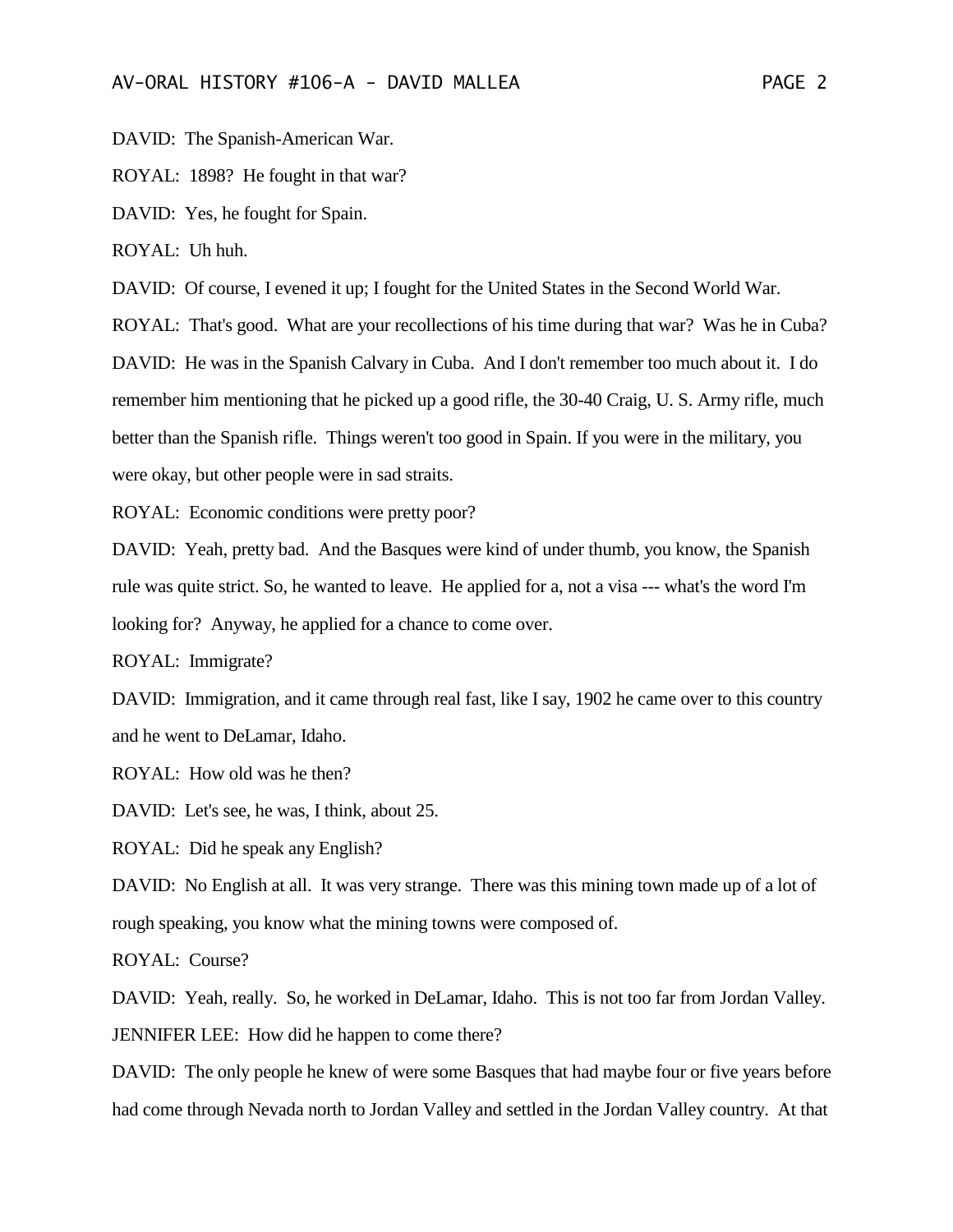time, the only work available was in this mining section of Idaho, DeLamar, Dewey, and Silver City, so he applied and got work as a laborer.

ROYAL: In the mines?

DAVID: Yes, in the mines. He worked there long enough to get a little money, and went back to Spain and married my mother, who he had known for years, all his life.

ROYAL: What province was he from?

DAVID: That would be Vizcaya.

ROYAL: Vizcaya. And your mother was from Vizcaya as well?

DAVID: Yes, the towns were just little small villages, probably three or four miles apart.

ROYAL: So, then he brought your mother over here?

DAVID: Right.

ROYAL: About when was that?

DAVID: This was in 1905.

ROYAL: How long did he stay then in Idaho?

DAVID: He didn't stay in the mines too long. Oh, perhaps about four years, then went in the sheep business on South Mountain. You may have heard of South Mountain, possibly not. They had a little ranch, this was before I was born, and he was in this business for some time. Then they moved to Jordan Valley, and then he went in the trucking business. Of course, you know, there's no railroad in Jordan Valley, so everything had to be shipped, the sheep and the cattle shipped out, and the groceries and the coal and whatnot shipped in. So, he was in the trucking business until he died, in 1938.

ROYAL: Were you born in Jordan Valley?

DAVID: I was born in Jordan Valley.

ROYAL: What year was that?

DAVID: 1922.

ROYAL: What are your early recollections of life there among the Basques? Were you pretty much in a Basque community there?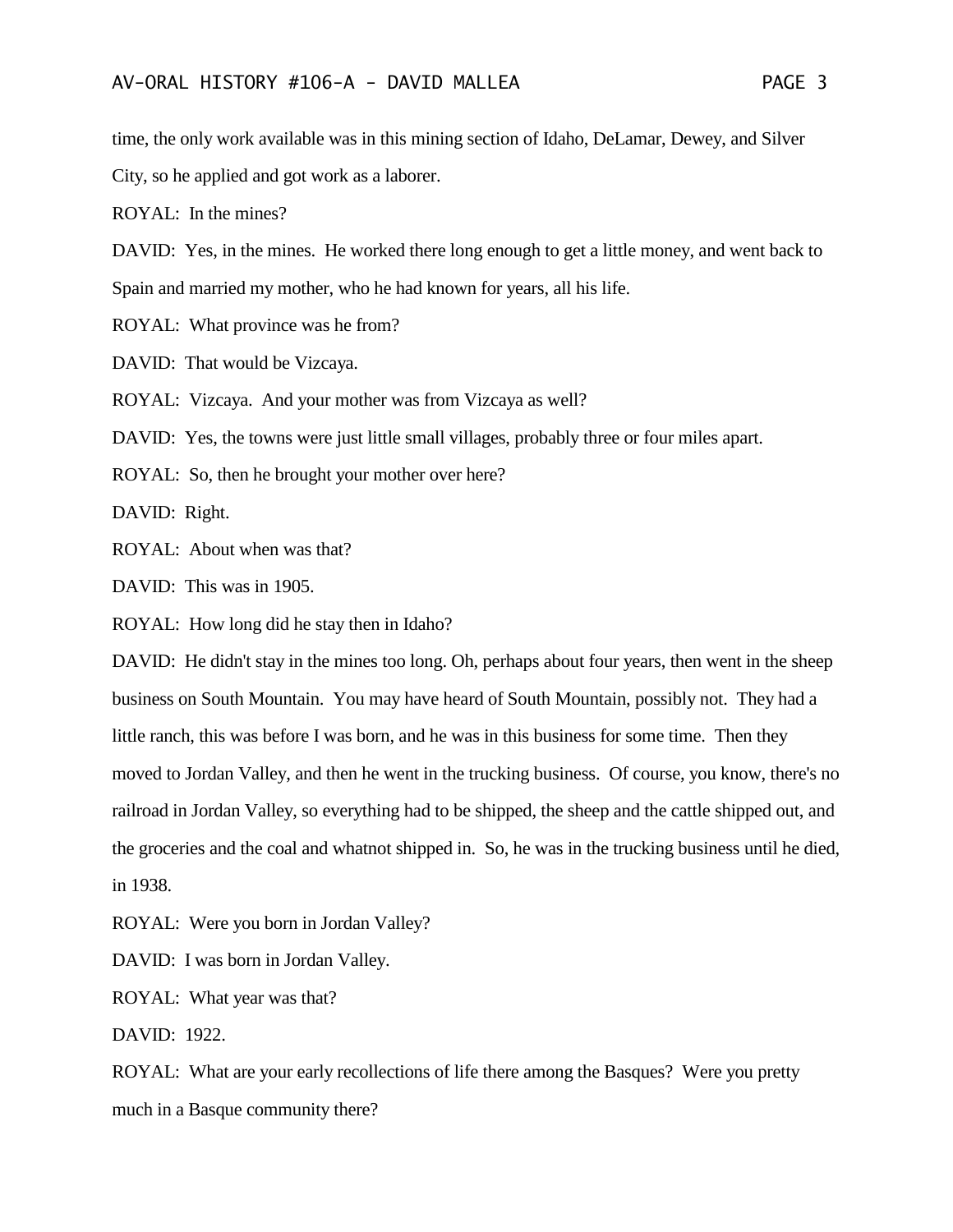DAVID: Yes, much more so than it is now.

ROYAL: You mean here or there?

DAVID: There, or here, anyplace, there's a lot of mixed marriages and everything now. You don't find too many that are all Basque families anymore, I mean especially in the second generation. In the first generation most of them died, anyway.

ROYAL: So, in your home everyone spoke Basque?

DAVID: Everyone, this was the first language I spoke, was Basque.

ROYAL: You didn't learn Spanish?

DAVID: No. My parents both spoke good Spanish, but they never spoke Spanish to us, so I didn't learn too much Spanish.

ROYAL: How many of the children were there?

DAVID: There were seven.

ROYAL: Large family. How many boys and girls?

DAVID: Five girls and two boys.

ROYAL: How have they pursued the Basque traditions, have they married within the Basque group?

DAVID: Three girls did, and one girl didn't, and two boys didn't.

ROYAL: You didn't?

DAVID: No, I didn't.

ROYAL: Was there any pressure from your parents, or any kind of influence to marry a Basque? DAVID: No, not that I know of. I never even heard it brought up. Of course, as you are growing up you grow up with everyone, though, whether it is an Irishman or an Englishman, it got to be all one community pretty soon. We didn't follow the traditions.

ROYAL: But in Jordan Valley there was a large enough number of Basques that you could pretty much live within that group of people? You know, your socializing and all that?

DAVID: Yes, you could, and years ago there was a lot more activity, you know. The Basques, for instance, would have these three big celebrations or dances during the wintertime, and there were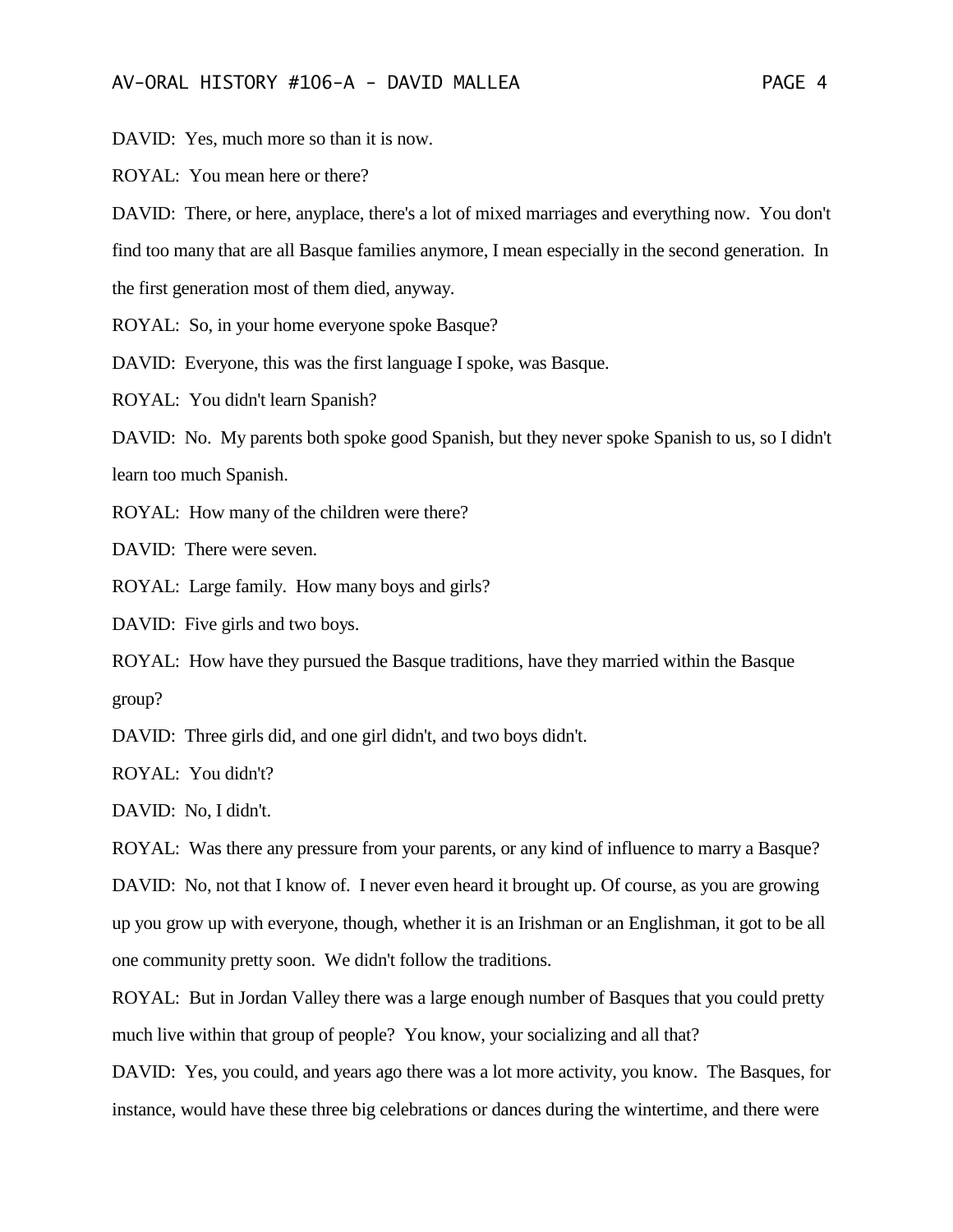three Basque hotels in Jordan Valley, and each would have music, and they would have their traditional Basque dances and Basque meals Christmas and New Year's, and then Three Kings Day.

ROYAL: What were the big celebrations? Three Kings Day was one? What day was that?

DAVID: That was the 6th of January, I think.

ROYAL: Was that out of Catholicism? Is that a Catholic Saint's Day or something?

DAVID: Yes.

ROYAL: The other was New Year's?

DAVID: New Year's and Christmas.

ROYAL: You had them close together, didn't you?

DAVID: Yeah, all of them were close together. And in the summer, they had nothing, they were too busy, most of them were in the sheep business and they didn't do anything. Now you've probably heard they have like in Boise, which is the biggest Basque center around. Now, I think, they have a summer get-together and winter also.

ROYAL: When you were a kid did they have games of strength like I've read the Basques do in Boise? You know, contests, dancing traditional dances like La Jota?

DAVID: They'd have La Jota, ... they'd have the traditional Basque dances, but not the tests of strength. They did have one of the first handball courts.

ROYAL: The Pelota Court is still there, isn't it?

DAVID: It's still there. It isn't in very good condition. It doesn't look very good, the floor is gone but the walls, the two walls are there, it's just identical to the ones that we saw in the Basque country in Spain. That was built around 1916 by the Basques there in Jordan Valley, from hand hewn rock that was hauled in by wagon about six miles.

ROYAL: And the Basques continued to play that until when? Do you remember when they stopped?

DAVID: Yes, well the first generation were the people that really pursued it. The second generation, like myself, we attempted to play the game, but we really had difficulty competing with them, even though they were twice our age.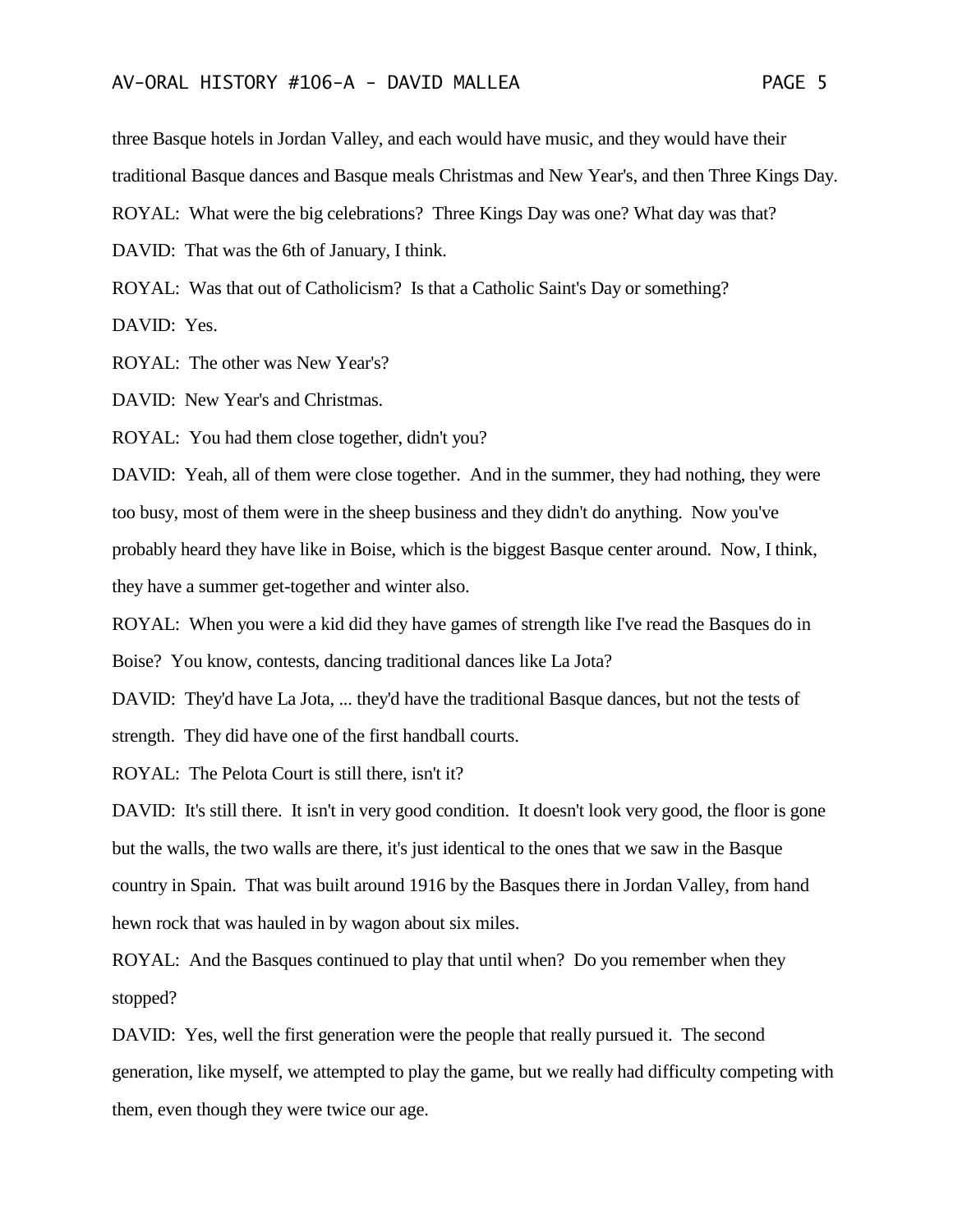ROYAL: They were pretty good, huh?

DAVID: Yes, they were good, and I'll say probably until 1935 or '40 they still played quite a bit. ROYAL: But they don't now.

DAVID: Oh no. Like I say, there's not even a floor in the thing now. It was a kind of concrete floor, and it's all torn up. I wish that Jordan Valley did take it on themselves to repair it and put it back the way it should be.

ROYAL: I think it's on the state historic register now and there may be some money to repair that. DAVID: Yeah, that would be terrific.

ROYAL: You know, when you were a kid growing up, were you conscious of being different from the other kids as far as being a Basque instead of American as they refer to it?

DAVID: Yeah, and I correct them continually. (Laughter) I don't think so. Well perhaps at times, I think, brought on by someone else perhaps by saying, "You're a Basque, therefore different."

ROYAL: How different? Was it ever negative?

DAVID: It was the language; really, I think it was probably a little bit negative. The language. The real difficulty was, I think, was our parents, you know, they couldn't communicate too well with someone else, with an English speaking person. And it reflected a little bit on us probably, too.

ROYAL: You had an urge to be an American, to be accepted.

DAVID: Yeah, and I still have a lot of pride, though, in the Basques.

ROYAL: Were your school chums Basque?

DAVID: Oh yes, both. I had no problems. Both Basque and English speaking.

ROYAL: On the school grounds did you speak Basque at all with your friends? Was that ever an issue, did the principal ever tell you, you couldn't do that?

DAVID: No, I don't recollect that at all. I don't think we ever did it in school. We did, this is kind of funny. After I got out of --- my senior year in high school playing basketball we had five boys that spoke Basque, and we were playing in the little town of Homedale, and so we thought well we'll speak Basque to one another and give us a little advantage. And come to find out one of the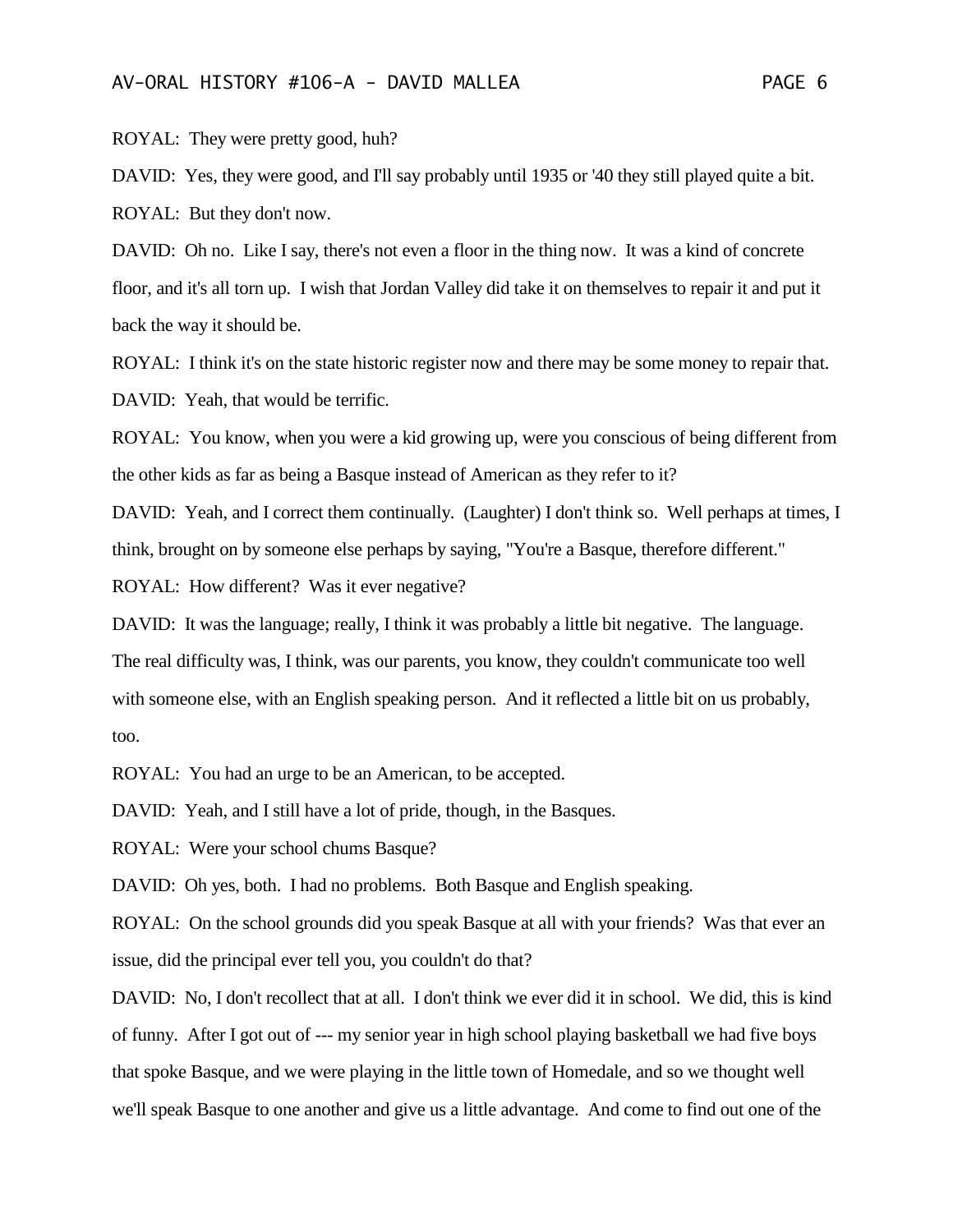boys we didn't know on the Homedale team, was Basque. (Laughter) He fully understood

everything. We had a big time later, we got to meet the kid and we had fun.

- ROYAL: You graduated then from Jordan Valley High School?
- DAVID: Jordan Valley High School.
- ROYAL: What year was that?
- DAVID: 1940.
- ROYAL: Did you go in the military then?

DAVID: Yes, a year and a half later I was in the military. In the Navy.

ROYAL: Navy? Did you run across very many Basques while you were in the Service?

DAVID: I ran across two people, and both were my cousins.

ROYAL: Is that right?

- DAVID: One on the Spirit of Santos in the South Pacific, and the other one in the Philippines.
- ROYAL: And did you know them before?

DAVID: Oh, yes, I knew them well. And they were also both in the Navy.

ROYAL: How long were you in the service?

DAVID: Three years.

ROYAL: You got out about '45?

DAVID: '45, yeah.

ROYAL: And then did you come back to Harney County?

DAVID: No, I went back to Malheur County, and I was kind of unsettled really. I didn't know quite what to do, and I worked for the state for six months.

ROYAL: Doing what?

DAVID: Highway Department, the station this side of McDermitt. Which I think now is called Basque, in fact.

ROYAL: Is that a right?

DAVID: Yeah, it's called Basque Station. Then I went to work for the railroad in Nampa, Idaho, and I was there. Not too happy with that, so I went to OTI, on the G.I. Bill.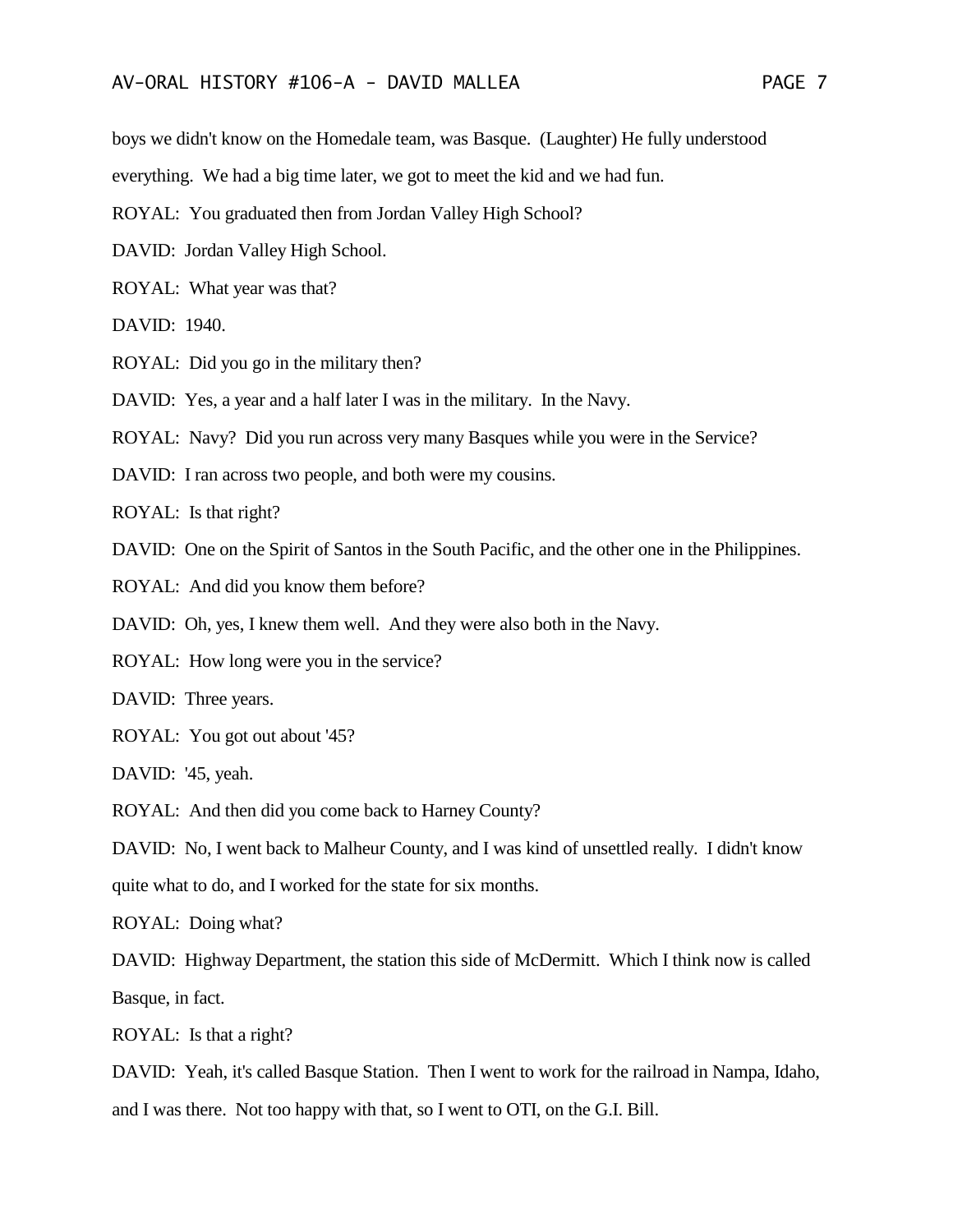ROYAL: What's OTI?

DAVID: Oregon Technical Institute, Klamath Falls. And I took medical technology, and X-ray.

And soon after that I came to work here at Burns, and I've been here ever since.

ROYAL: You were married in there somewhere, weren't you?

DAVID: Yes, I was married in Nampa, Idaho in 1955.

ROYAL: And you've been in Burns ever since you came from OTI?

DAVID: No, I continued to work for the railroad for two and a half years, or thereabouts, then I

came to Burns. I've been here about 19 or 20 years.

ROYAL: What sort of work do you do at Hines?

DAVID: I work at the hospital.

ROYAL: Oh, you're at the hospital.

DAVID: Yeah, medical technology, and X-ray both.

ROYAL: What about your wife? She wasn't Basque?

DAVID: No, she is German extraction. Hershberger and Gockner, about as German as you can get.

ROYAL: Do you have children?

DAVID: I don't have --- she had two girls from a previous marriage; I don't have any children.

ROYAL: So, they aren't very tuned to the Basque culture?

DAVID: Not at all.

ROYAL: They don't consider themselves related?

DAVID: No. I'm the only Basque here.

ROYAL: Do you take part in the Basque community here? Do you consider yourself a part of that group?

DAVID: Oh, I like to think I am. Probably the biggest part I play, I'm sure is interpreting, and helping them with their problems, attorneys, and the doctors, especially the doctors. They can't communicate with their Basque patients, some of them.

ROYAL: Are there that many Basques in Harney County who don't speak English?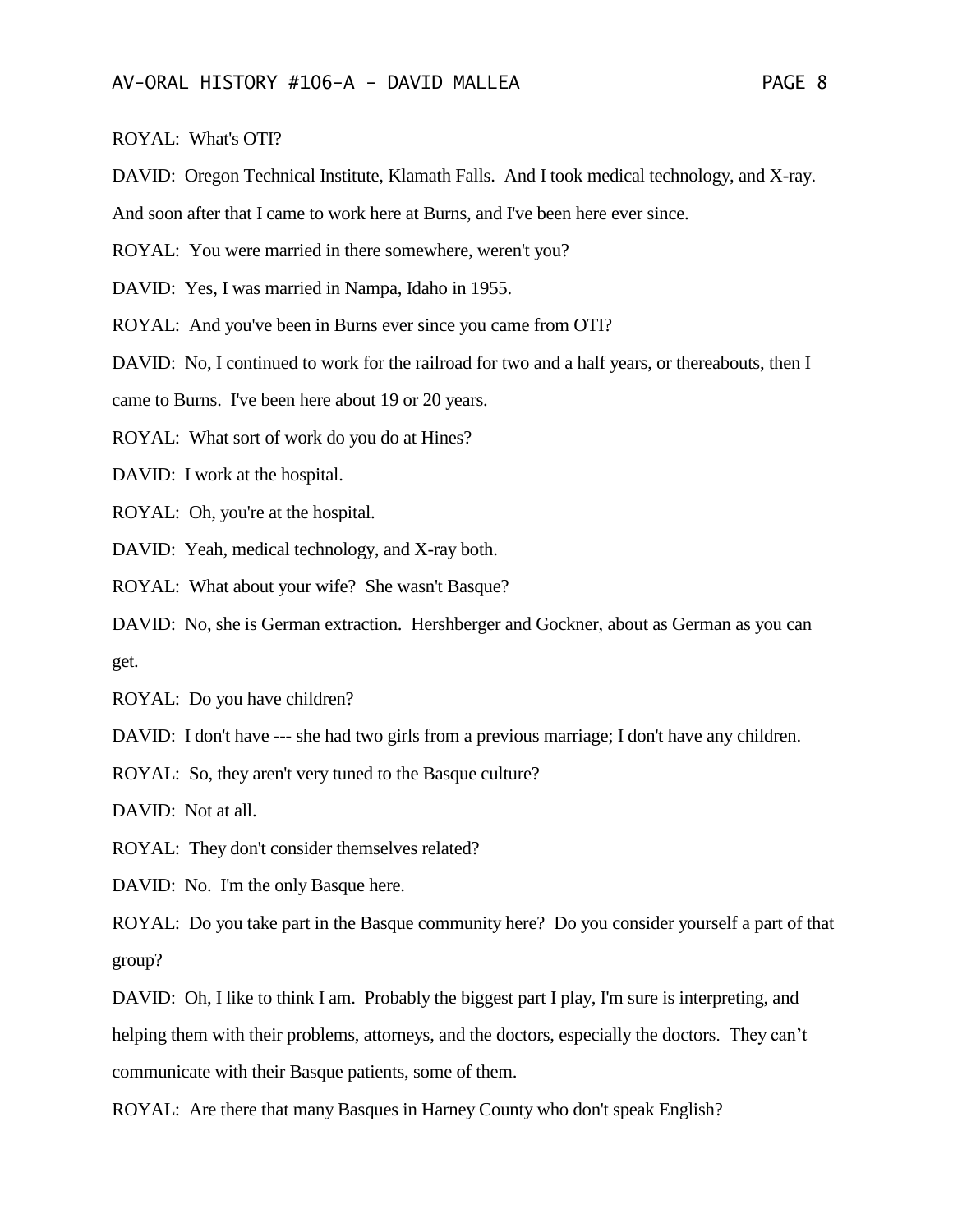DAVID: They don't speak English well enough, yes, there's quite a number.

ROYAL: Are they younger ones or older ones?

DAVID: Yeah, both, from the middle 20's to the 40's that don't speak English well enough, some older than this. Some well enough to understand like, you know, if they have to speak to an attorney, or their income taxes, or lots of things that are difficult to understand for them. And especially medical problems, you know, no matter what age.

ROYAL: Are there still Basques then coming into Harney County, even though sheep is no longer a big industry?

DAVID: They are still coming in; however they are all going to the mill; the majority are going to the mill.

ROYAL: If you were describing the Basque community, you'd say probably the most common employer would be Hines Lumber?

DAVID: Yes. It has taken over. Well, you know, there are no sheep in this country anymore. ROYAL: Uh huh.

DAVID: I think probably there's one or two bands of sheep in the whole country. I mean Eastern Oregon.

ROYAL: You said you went to Spain. Once or more?

DAVID: Once. A little later if you have time I'd like to show you a prize picture I took of my mother's house.

ROYAL: I'd like to see it. What year did you go?

DAVID: '73.

ROYAL: Why did you go? What were you thinking about when you went?

DAVID: Oh, for many years, of course, I felt that I'd like to see the country that I'd heard of from my folks when they were young.

ROYAL: And this was in what village?

DAVID: Well, my mother was born in Ea, it's called, it's "E A" in spelling, and she was raised in Ereno, on a little farm nearby. And of course, for years you hear about the different places, and I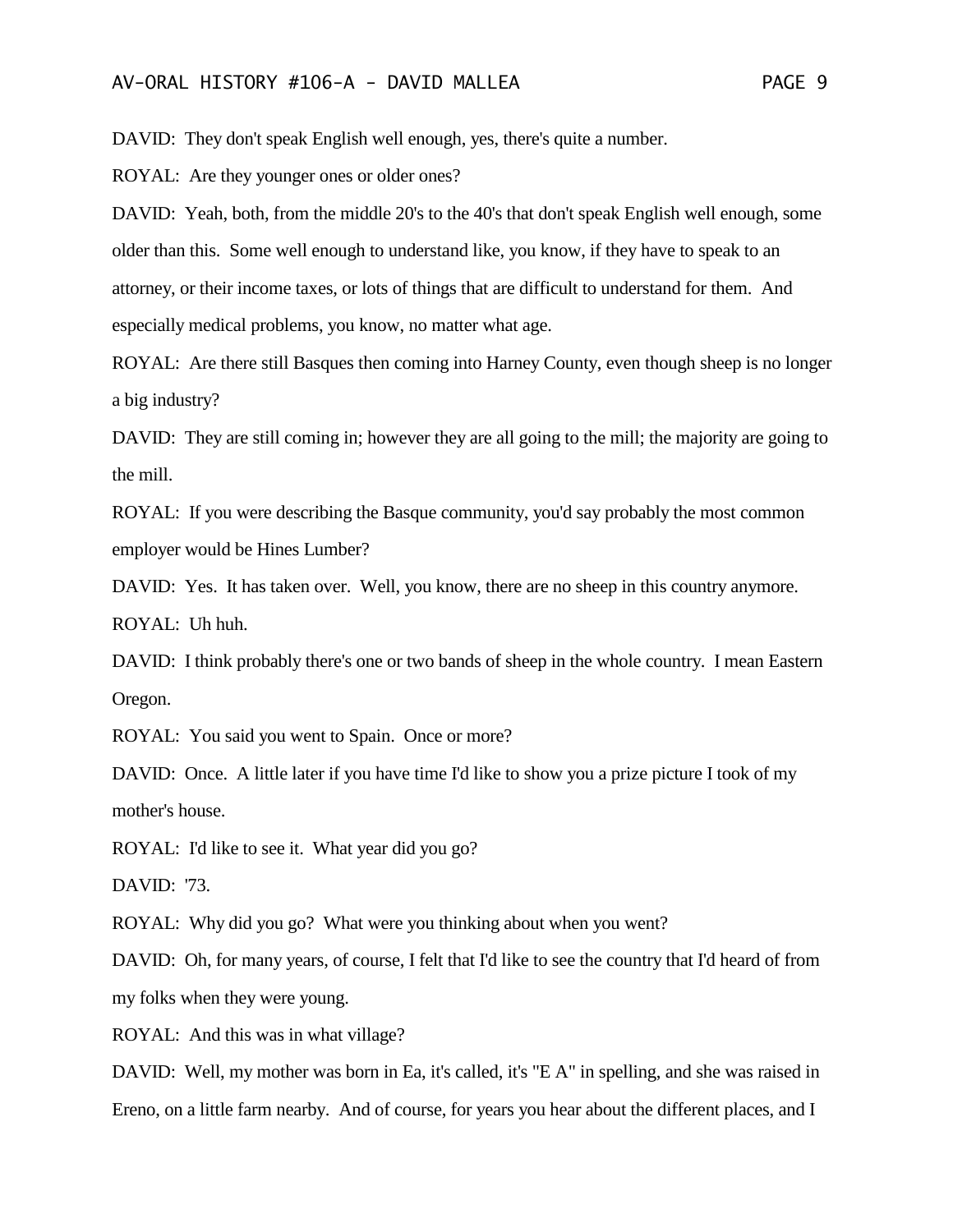used to even dream about, you know, I had a picture in my mind just what it was going to look like. And it didn't, it was different.

ROYAL: You'd heard all this time as a kid your parents talking about their village? DAVID: Yeah, and how beautiful it was, you know, Jordan Valley is dry country like this, and that is green and rolling hills, and its beautiful country. One of the first things I remember when I was young, of course, was my mother telling me how disappointed she was in DeLamar. I think she was a bride of 19 or 20 years of age, first of all leaving her family in Spain, knowing she would never see them again, you know. And quite trying times, upset, and then this cold, arriving in DeLamar in the wintertime, the snow this deep, and cold, and completely strange surroundings and language.

ROYAL: Was there ever the assumption that they'd stay here and make a certain amount of money and then go back, like a lot of immigrants looked at it that way, they'd make their stake and then go home?

DAVID: Not for them. At that time my dad felt that this was a much better place to live, the opportunities, even though to begin with he couldn't speak the language, he soon learned well enough.

ROYAL: And got by fine?

DAVID: Right.

ROYAL: What were your reactions when you saw your old home place after all the time of hearing of what it was like?

DAVID: It was hard to believe, of course, to begin with, it was a great feeling. One of the things I remember most was we rented a car in Madrid to begin with, and we had difficultly getting out of that city of 4 million people. But I had a little trouble, so I let my wife drive, and I rolled the window down, and in my best Spanish I talked to the taxi driver, and so forth. "I want to go north, and I want to go to Guernica." Okay, we got out of Madrid. Anyway, when we arrived in Basque country ... Guernica is kind of the center, kind of the capital of Vizcaya, you know. That was a city that was bombed by the Germans in 1937, just about leveled during the Spanish Civil War.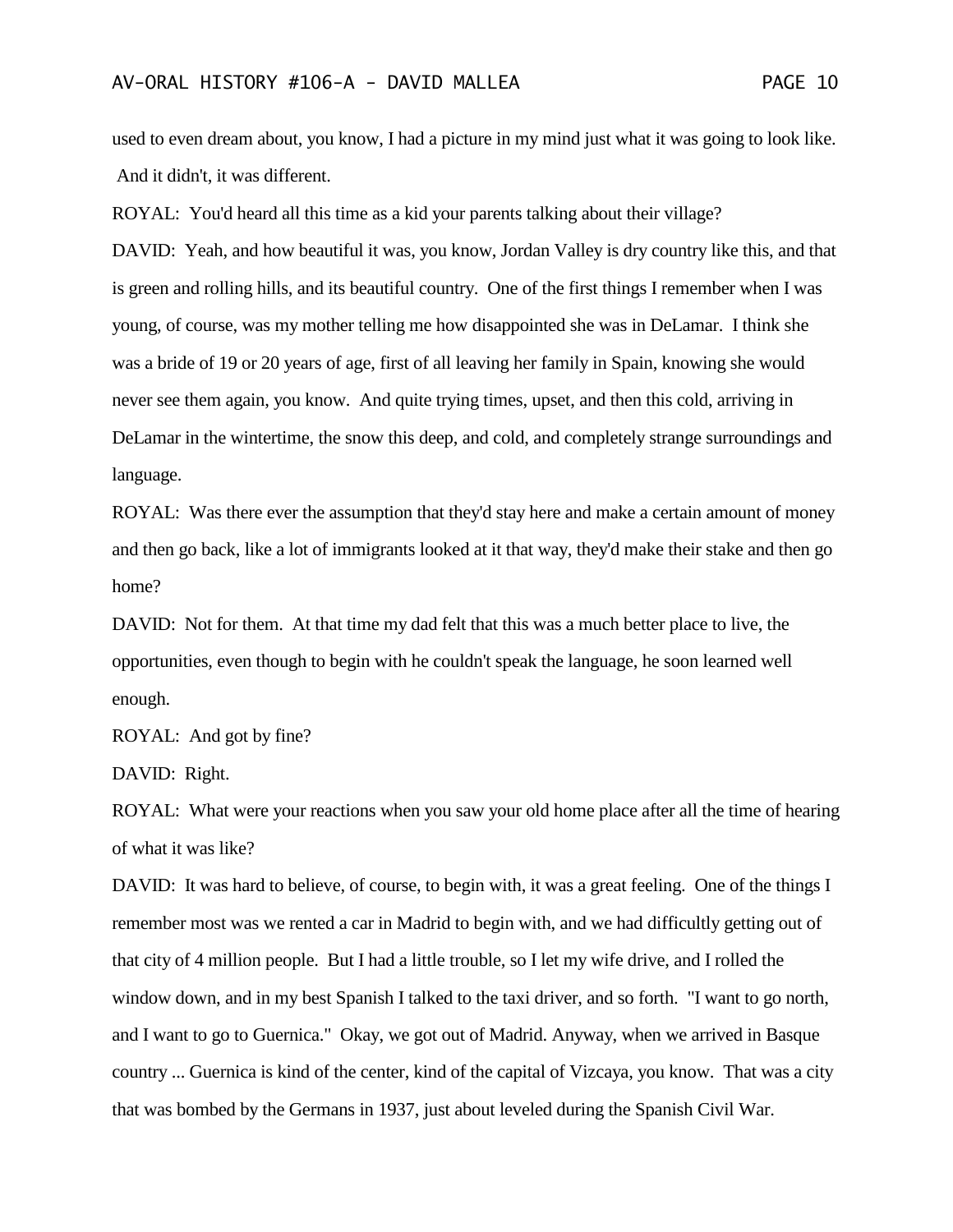ROYAL: But that's the capital of the Basque country, isn't it?

DAVID: Well, that's the capital of that province of Vizcaya. That's where the old government was before Franco put it down. Anyway, I arrived there, and we were looking for this hotel, and I hadn't spoken any Basque yet to anyone, and I told my wife, "Well, I'm going to try right here. These people all speak Basque, that's a sure thing." And it was easy, I was surprised. It was real easy and very enjoyable, and I'll never forget it. And they spoke Basque just like I do, I thought I might stumble a little; of course, my folks were from that province, the dialect was just exactly as I had always heard at home.

ROYAL: The contact had been continuous enough with new Basques coming into Jordan Valley that the language didn't become mutated there in Jordan Valley; it was contemporary Basque that you spoke?

DAVID: Oh yes, Vizcayan Basque, now the Guipuzcoa is a little bit different, that's another province, all are a little bit different.

ROYAL: How are you accepted by the Spanish Basques, being an American Basque? How did they look upon you?

DAVID: Oh great, real friendly, much more so than if I hadn't spoken Basque. We stopped at several little taverns, and they'd hand us these Spanish menus, you know, and I'd tell my wife I'm not doing too good. So, I called one of the girls over and I'd speak to her in Basque, "I don't understand this, can you explain this to me in Basque?" "Sure." Their eyes would light up, and the owner would come and sit down with us, just like we were old friends, and they told me in fact, well, they are kind of bitter toward the Spanish rule, so they told me you're better off to never speak Spanish. That was their feeling.

ROYAL: The Basque language was suppressed for a long while under Franco, wasn't it?

DAVID: Yes. Just now they are getting their freedoms back. In fact, I read it in the *Statesman*, that's the Boise paper, just recently where now they're able to hang their Basque flags. This is the first time since I think just before the Civil War.

ROYAL: Do they have their own schools again?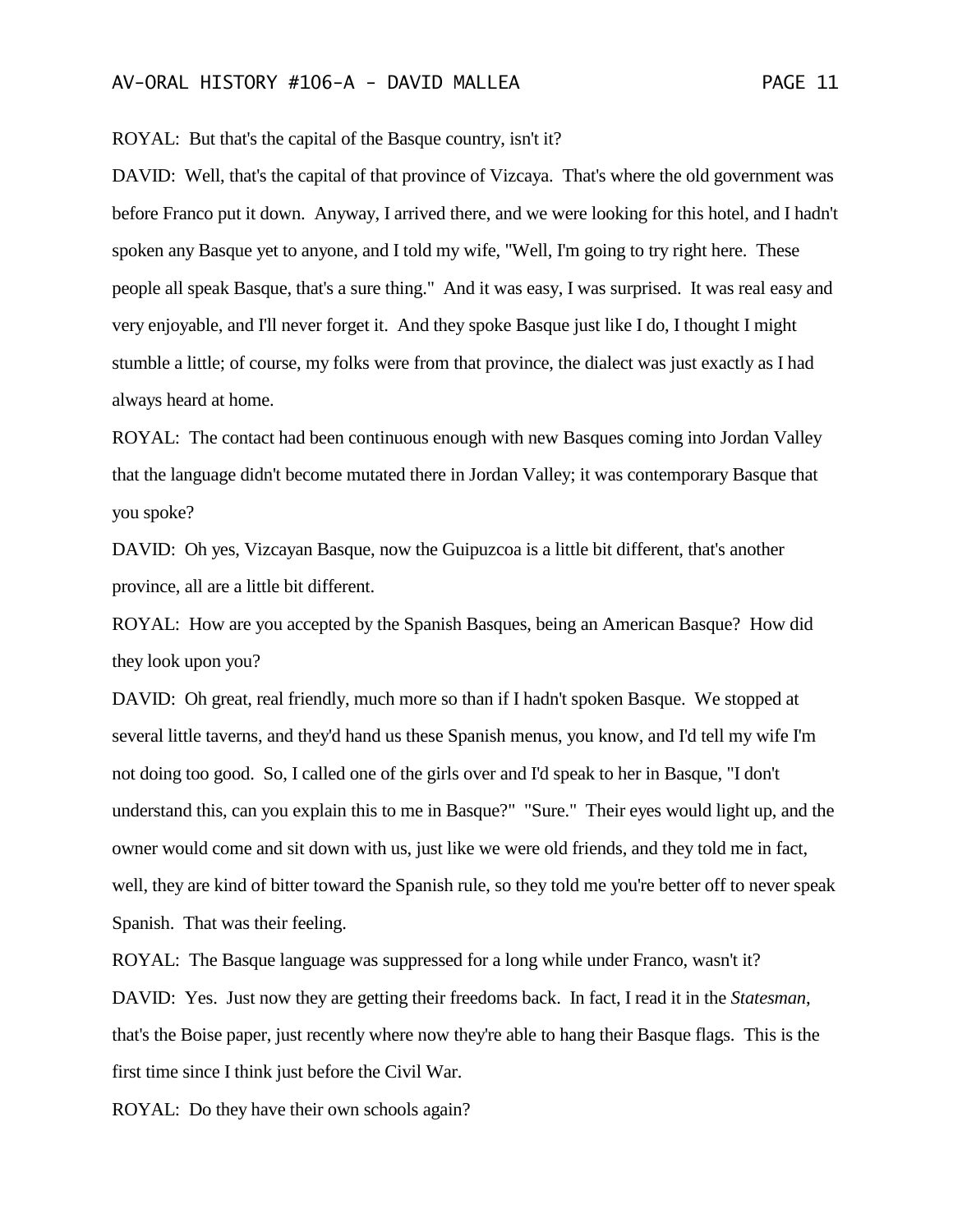DAVID: They are able to teach Basque in schools again, and bring out the books, and so forth. This was suppressed, you couldn't teach any Basque.

ROYAL: Do you take part in any of the activities they have here in Harney County, the Basques have?

DAVID: Anytime when I can, if I'm not off, and not tied up at the hospital. I like to take part.

They have a picnic in the summer, and they have a dance and a meal in the wintertime.

ROYAL: Do you usually go to those?

DAVID: Oh yes, and I like to dance the Basque dances.

ROYAL: Did you go to this last picnic they had?

DAVID: This summer? No, I didn't get to that. I was working that weekend.

... (Confidential information deleted by interviewer.)

ROYAL: Finally, what do you see for the Basques in Harney County, are they going to continue as a viable group? Is the language being systematically taught to the young people, is the cooking, which is distinctive as I understand it, is it being passed on from generation to generation? How do you see this?

DAVID: I don't know. I'd like to think it's being passed on, but I think a lot of it is going to be forgotten, you know, gone by the wayside, I really do, unless something is taken up like in bigger cities like Boise. I keep bringing up Boise because I know more about that country there because I lived there for a long time. They are teaching their children Basque, and they are having lessons on how to dance the La Jota, and all the traditional Basque customs and everything.

ROYAL: Think that's good?

DAVID: I think it's terrific, and I'd like to see more of it here. We are tying to do that, just recently this was brought forward that this winter we again, not again, but for the first time, lease a larger place and invite the public, and get a good Basque orchestra from Boise and have a big get-together where everyone can see the Basque dances. Perhaps even get this group of young Basque dancers that performs throughout the Northwest and everywhere and have them put on a little show. Perhaps we can build up an interest.